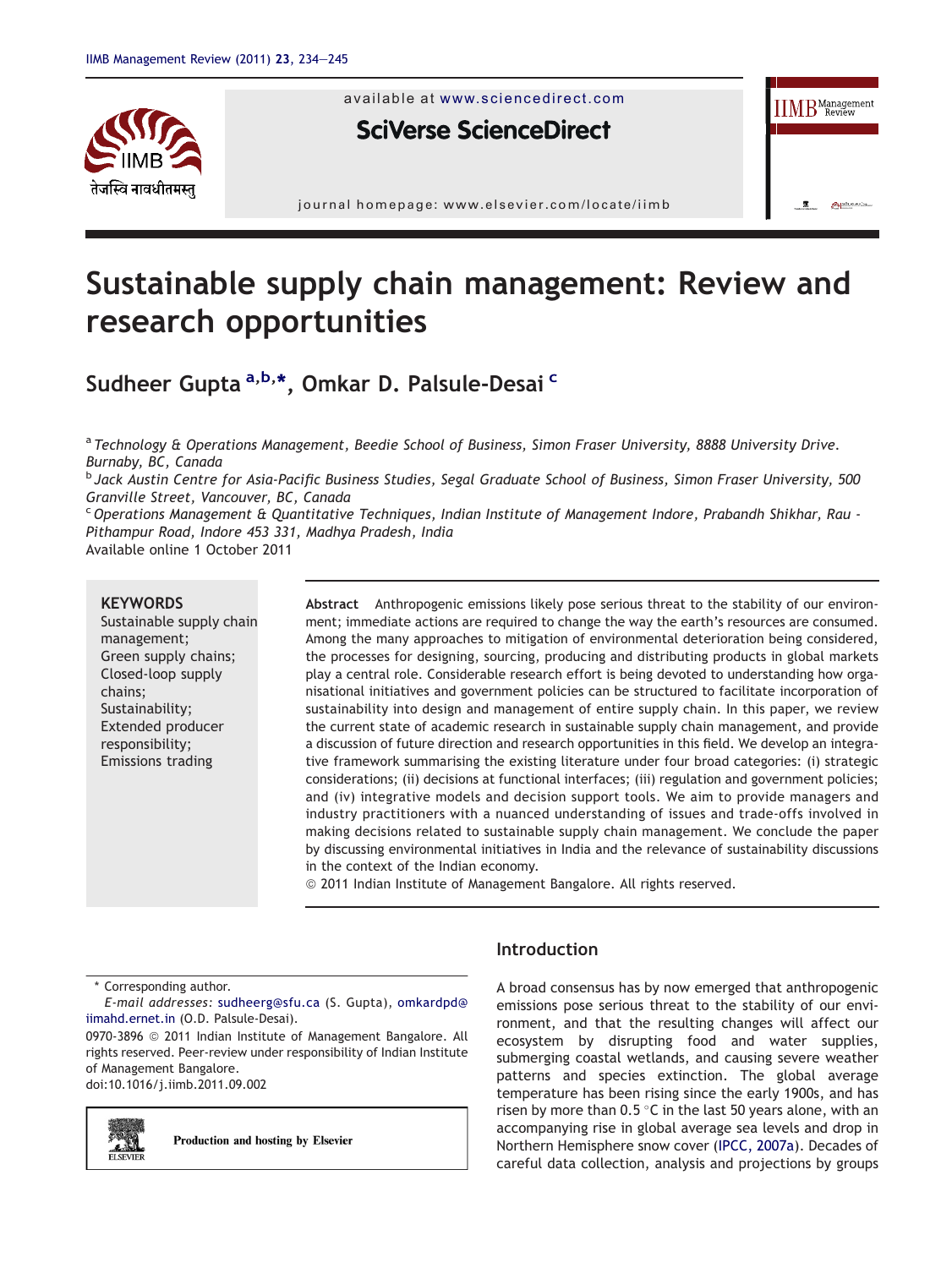of scientists and researchers around the world have confirmed that the world faces severe changes with an expected  $2-4$  °C rise in global average temperature by the year  $2100: 30-40%$  of the species could be extinct, close to a third of global coastal wetlands are in danger of being submerged, millions of people will likely face food and water shortages, and many densely populated areas of the world, including many parts of Asia, will face higher rates of morbidity and mortality from heat waves, floods and droughts (IPCC, 2007b).

A large part of the blame has been attributed to the six greenhouse gases (GHGs) that are known to trap heat into the earth's atmosphere and contribute to a rise in global temperature: primary ones being carbon dioxide, methane, and nitrous oxide. As measurements have shown, concentrations of GHGs in the earth's atmosphere have been relatively stable over the last 10,000 years (at between 250 and 300 parts per million). However, in the last 150 years or so-since the beginning of industrial revolution-concentrations of carbon dioxide in the atmosphere have shot up by more than 30% (from less than 300 ppm to close to 400 ppm), and concentrations of methane have almost doubled (IPCC, 2007a). Several large scale model projections have shown that a business-as-usual scenario, with no changes in our production methods and consumption habits, will lead to an imbalance in the ecosystem and damage the stability of our environment.

There is an obvious need for urgent action to change the way we consume the earth's resources. Among the many approaches to mitigation and adaptation being considered, the processes for designing, sourcing, producing and distributing products in global markets play a central role, as these activities account for a bulk of the resources consumed and the environmental impact. For example, in the United States, industrial activities account for about a third of fossil fuel related carbon dioxide emissions; another 40% are accounted for by transportation (EPA, 2007). Evidently, design and management of supply chain activities is a primary factor in promoting environmental sustainability.

In this paper, we review the current state of academic research in designing and managing sustainable supply chains, and provide a discussion of future directions and research opportunities in this rapidly evolving field. In Section 2, we provide a definition and description of Sustainable Supply Chain Management. In Section 3, we summarise and discuss existing classifications and reviews of research in this field, and describe how our perspective differs from those in the literature. Section 4 presents the bulk of recent research in this area that fits our integrative perspective, summarised under four broad categories: (i) Strategic considerations; (ii) Decisions at functional interfaces; (iii) Regulation and government policies; and (iv) Integrative models and decision support tools. We conclude in Section 5 with a discussion of some environmental initiatives in India and the relevance of sustainability discussions in the context of the Indian economy.

## Sustainable Supply Chain Management (SSCM)

We define Sustainable Supply Chain Management (SSCM) as a set of managerial practices that include all of the following:

- $\bullet$  Environmental impact as an imperative;
- Consideration of all stages across the entire value chain for each product; and
- A multi-disciplinary perspective, encompassing the entire product life-cycle.

This definition implies a few broad themes in our perspective on environmental sustainability. First, firms must view environmental impact of their activities as an integral part of decision-making, rather than as a constraint imposed by government regulation or social pressure, or as a fad to exploit by appearing to be "green". Second, firms must pay attention to environmental impact across the entire value chain, including those of suppliers, distributors, partners and customers. Third, firms' view of sustainability must transcend a narrow functional perspective and encompass a broader view that integrates issues, problems and solutions across functional boundaries.

In keeping with this definition, our review of the literature on SSCM adopts a firm perspective, rather than societal or policy-makers' perspective, and focuses on organisational decisions related to the entire product life-cycle that involves design, production, distribution, consumer use, post-use recovery and reuse. We do not limit ourselves to literature in any one academic discipline; rather, we focus on interactions across functional areas including corporate strategy, product design, production and inventory management, marketing and distribution, and, regulatory compliance.

The paper is intended to provide managers and industry practitioners with a nuanced understanding of issues and trade-offs involved in making decisions related to SSCM. The paper is also intended to provide management researchers with a summary of the current state of the art in SSCM research, and a roadmap for future research directions.

# SSCM research: reviews and classification

Several excellent reviews have been written over the years that examine various aspects of SSCM-related research. While these reviews adopt different perspectives from ours, readers interested in exploring a particular aspect of SSCM would find them useful. For instance, many of the existing reviews explore the SSCM literature for implications of environmental concerns on firm's individual functions involving activities such as product design, production planning, or inventory management. On the contrary, we examine the existing studies from a value-chain perspective, and discuss environmental concerns in managerial decisions across functions. Moreover, most of the existing reviews cover literature that is, in some cases, over a decade old. Our review focuses on more recent research in this fast changing and growing field.

Early research efforts in SSCM were largely devoted to understanding the technical and operational considerations inherent in collecting, testing, sorting, and remanufacturing of returned products. Research in this domain can broadly be classified under the following headings: (i) Production planning, scheduling and control; (ii) Inventory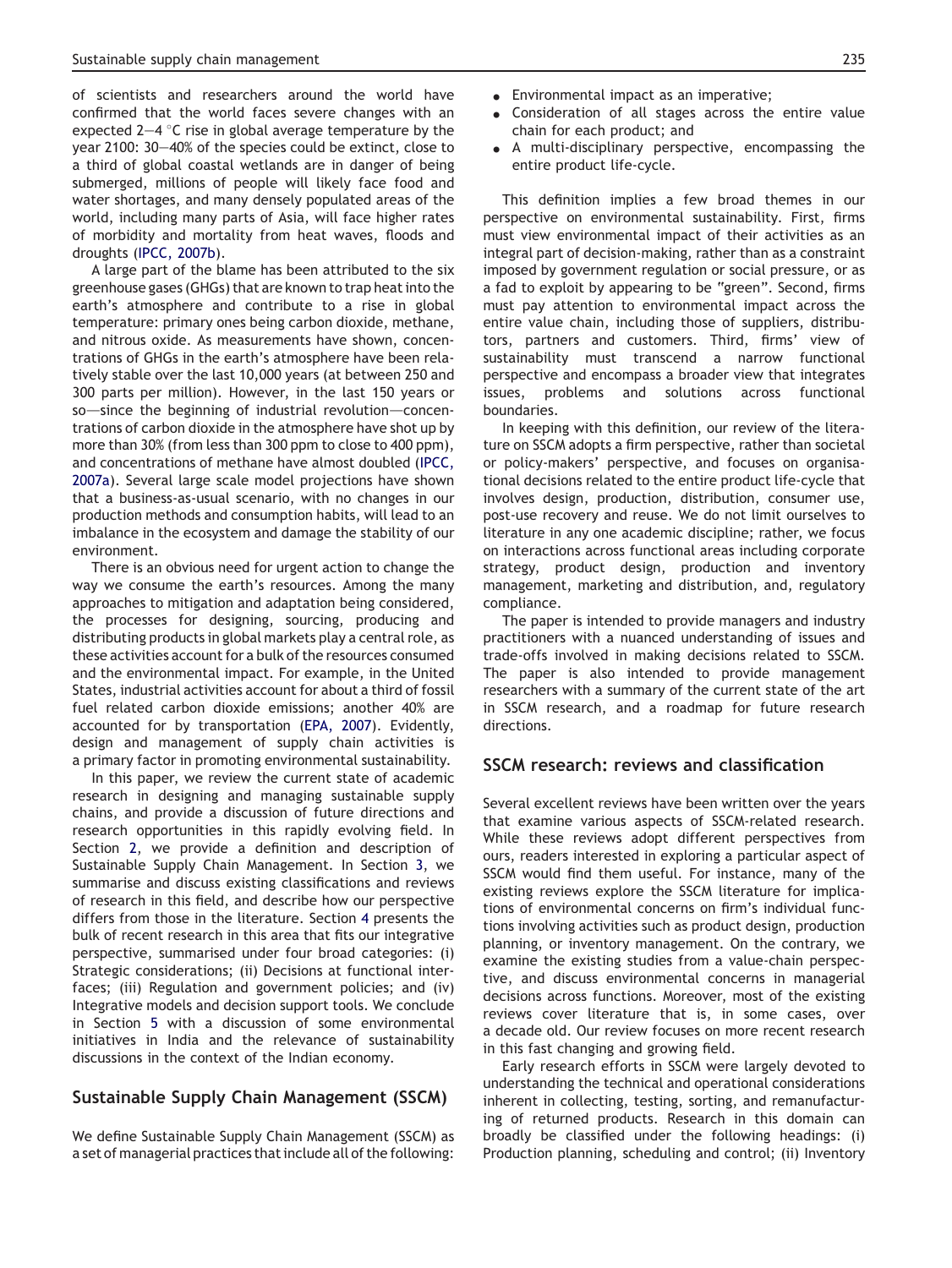management; and (iii) Reverse logistics. While research in these areas continues, given the availability of excellent reviews covering this domain, we will abstract from these issues in our review, and encourage the readers to consult the papers mentioned below.

In an early review of the literature, Greenberg (1995) surveys the use of mathematical programming models for controlling environmental quality, focussing on air, water, and land. The paper is limited to general equilibrium models with multiple decision making agents, where an equivalent mathematical program can be formulated to compute a fixed point. The review provides an annotated bibliography with more than 300 papers, and identifies many research avenues for studies using mathematical programming in addressing environmental concerns. Fleischmann et al. (1997) focus on quantitative models of reverse logistics, and subdivide the literature in three areas: distribution planning, inventory control, and production planning. For each of these areas, the authors discuss the implications of the product reuse efforts being explored at the time, review the mathematical models proposed in the literature, and point out the areas in need of further research. Carter and Ellram (1998) also focus on reverse logistics, but present a more holistic view that includes the reduction of materials in the forward system in such a way that fewer materials flow back, reuse of materials is made possible, and recycling is facilitated. The paper develops a broadened view of the role of logistics personnel in reverse logistics, and identifies gaps where future research is needed. In particular, the authors identify important players and influencing factors (internal, external and environmental) involved in reverse logistics and provide a framework to study these issues.

Gungor and Gupta (1999) focus on 'environmentally conscious manufacturing and product recovery', described as integrating environmental thinking into new product development including design, material selection, manufacturing processes, product delivery to the consumers, and end-of-life management of the product. The authors review and categorise more than 300 papers based on four stages of product life-cycle analysis: product design, manufacturing, use, and recovery. The paper argues that two key issues involved in 'environmentally conscious manufacturing' are: (i) understanding the life-cycle of the product and its impact on the environment at each of its life stages, and (ii) making better decisions during product design and manufacturing so that the environmental attributes of the product and manufacturing process are kept at a desired level. Consistent with bulk of the research efforts at the time, the review focuses on the product recovery process (divided into 'recycling' and 'remanufacturing'), and provides an analysis of issues relevant in collection, disassembly, inventory control and production planning of used products. Similar issues are tackled in Guide and van Wassenhove (2002) and Guide, Jayaraman, and Srivastava (1999).

In a departure from the narrower focus of articles summarised above, Kleindorfer, Singhal, and van Wassenhove (2005) review various sustainability themes covered in the first 50 issues of *Production and Operations Management* journal. The authors use the term sustainability broadly to include environmental management, closed-loop supply chains, and triple-bottom-line thinking that integrates profit, people and the planet into the culture, strategy and operations of companies. The authors suggest that businesses are under an increasing pressure to pay more attention to the environmental and resource consequences of the products and services they offer and the processes they deploy. In turn, operations management (OM) researchers and practitioners face new challenges in integrating sustainability issues within their traditional areas of interest. The paper concludes with some thoughts on future research challenges in sustainable operations management, highlighting three areas-green product and process development, lean-and-green OM, and, remanufacturing and closed-loop supply chains-that integrate essential aspects of sustainable OM.

"Closed loop supply chain management" (CLSC) can be defined as the design, control, and operation of a system to maximise value creation over the life-cycle of a product, with dynamic recovery of value from different types and volumes of returns over time (Guide & van Wassenhove, 2006). This perspective has gained increasing attention among researchers in the last decade. Guide and van Wassenhove (2009) focus on business aspects of closed-loop supply chain research and provide a personal perspective on value-added recovery activities, but do not review the existing literature. The authors summarise evolution of CLSC research through five phases, which is useful in understanding the evolution of a subset of research activities within SSCM. The paper claims that Phase 1 consisted of early research that focused almost exclusively on technical problems and individual activities of reverse logistics. Phase 2 has expanded research problems to include inventory control, reverse logistics networks, and remanufacturing/shop line design issues. Phase 3 involves coordinating reverse supply chains using an economic perspective and game theoretic models, understanding strategic implications of product recovery, contracting issues, incentive alignment, and channel design. Phase 4 involves 'Global system design for profitability', that primarily includes issues such as time value of product returns and maximising value over entire product life-cycle. Phase 5 involves a focus on marketing issues such as pricing of product returns, cannibalisation, and understanding consumer behaviour.

While these reviews and classifications provide different perspectives on sustainability research in supply chain management, none of them provides an integrative, comprehensive overview of the field from a firm's perspective, adopting a strategic decision-based approach. We seek to integrate these perspectives in our review below.

## Integrative SSCM

Following our discussion in Section 2, we consider a broad range of managerial decisions, categorised along the following dimensions:

- I. Strategic considerations:
	- a. Organisational strategy
	- b. Supply chain strategy and structure
	- c. Marketing strategy
- II. Decisions at functional interfaces: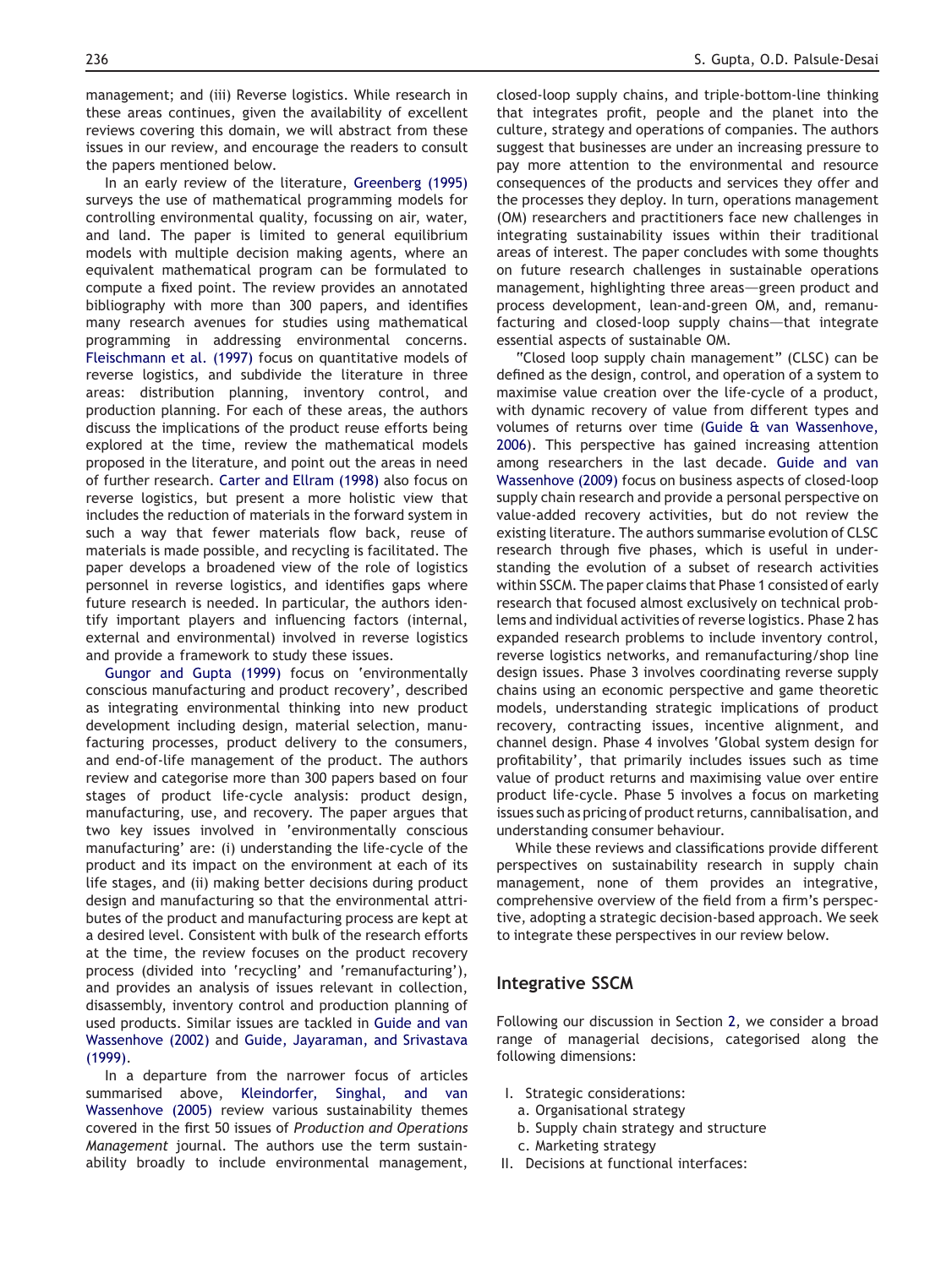- d. Product design and product life-cycle
- e. Pricing and valuation of returns
- f. Forecasting, information provision, and value of information
- III. Regulation and government policies:
	- g. Extended producer responsibility
	- h. Cap and trade programs
- IV. Integrative models and decision support tools

In the following sections, we briefly summarise the major issues and concerns in each of these categories, review and summarise some of the academic efforts that have addressed these issues, and outline promising avenues for future research in these areas.

#### Strategic considerations

#### Organisational strategy

From a strategic perspective, organisational decisions on sustainability revolve around the following questions: (i) How does the organisation view sustainability? (ii) What options does the organisation have to incorporate environmental considerations into strategic decisions? (iii) How do these considerations affect theories of the firm that provide an economic rationale to firm's existence, behaviour, structure and relationship to markets? While there are broad debates in literature on corporate social responsibility (of which sustainability discussions could be seen as a subset), we limit ourselves here to a value chain perspective and summarise the major issues via three papers that discuss, respectively, the strategic value of pollution prevention and resulting productivity gains, compare specific methods and techniques for controlling greenhouse gas emissions on their estimated costs, and outline the strategic importance of reverse value chain activities. These themes recur throughout this article and we will expand on them, and their impact on supply chain related decisions, in the following sections.

In an influential article, Porter and van der Linde (1995) view pollution from the perspective of resource inefficiency, and discuss green initiatives in terms of their implications on firm's competitiveness. In particular, they view the inherent trade-off between environmental regulations and competitiveness as ecology versus economy: the regulations provide social benefits via strict environmental standards, however, higher private costs for prevention and cleanup increase prices and hence reduce competitiveness. The authors argue that policy makers, business leaders, and environmentalists have focussed on the static cost impact of environmental regulations and have ignored the more important offsetting productivity benefits from innovation. Moreover, the authors claim that pollution prevention through product and process design is superior and economical to pollution control through waste management. In this regard, they propose a resource productivity framework based on innovation and improvements in operational efficiency.

While Porter and van der Linde (1995) argue for the benefits of pollution prevention over pollution control, Enkvist, Naucler, and Rosander (2007) focus on GHG emissions and provide detailed cost curves that enable a deeper understanding of the significance and cost of each possible method of reducing emissions. The cost curves show estimates of the prospective annual abatement cost in Euros per ton of avoided emissions of GHGs, as well as the abatement potential of these approaches in gigatons of emissions. The study covers six sectors (power generation, manufacturing with a focus on steel and cement, transportation, residential and commercial buildings, forestry, and agriculture and waste disposal) in six regions (North America, Western Europe, Eastern Europe including Russia, other developed countries, China, and other developing nations) spanning three time horizons (2010, 2020 and 2030). For the most part, at the low end of the curve are measures that improve energy efficiency, whereas at the higher end are approaches for adopting more greenhouse gas-efficient technologies and for shifting to cleaner industrial processes.

In contrast to the papers discussed above, Jayaraman and Luo (2007) focus on reverse value chain activities (reuse, repair, refurbishing, recycling, remanufacturing, or redesign of returned products from the end-user), and present a redefined value chain strategy that entails a closed-loop system for industries in which such activities may create additional competitive advantages for the firm. The analysis presented in this paper is relevant from a strategic management perspective for the following three reasons: (i) through reverse logistics, the value chain is no longer portrayed as unidirectional, but as a closed-loop system in which additional values are generated from the existing resources; (ii) the competitive advantage paradigm can be further enlightened by a new source of competitive edge—tangible values from the physical side and intangible values from the information side of reverse logistics; (iii) the reverse logistics framework has implications for the resource-based view of the firm.

#### Supply chain strategy and structure

The next level of organisational decisions involves the structure of the supply chain and strategic choices the firms must make in order to incorporate sustainability considerations. Research effort here has largely focused on designing the reverse supply chain to collect and re-use end-of-life products returned by customers, structuring supply chain incentives to properly motivate partners, and managing competition between remanufactured and new products. The following summary provides the major issues and findings in the literature.

Savaskan, Bhattacharya, and van Wassenhove (2004) address the problem of choosing appropriate reverse channel structure for the collection of used products from customers for remanufacturing. In particular, a manufacturer in the supply chain has three options for collecting used products: (i) collect directly from the customers, (ii) incentivise the existing retailer to induce collection, or (iii) subcontract the collection activity to a third party. The proposed noncooperative game theoretic model has decentralised decision-making system with the manufacturer as the Stackelberg leader. The authors show that simple coordination mechanisms can be designed such that the collection effort of the retailer and the supply chain profits are attained at the same level as in a centrally coordinated system.

Savaskan and van Wassenhove (2006) extend the above model to a multiple retailers setting. The authors focus on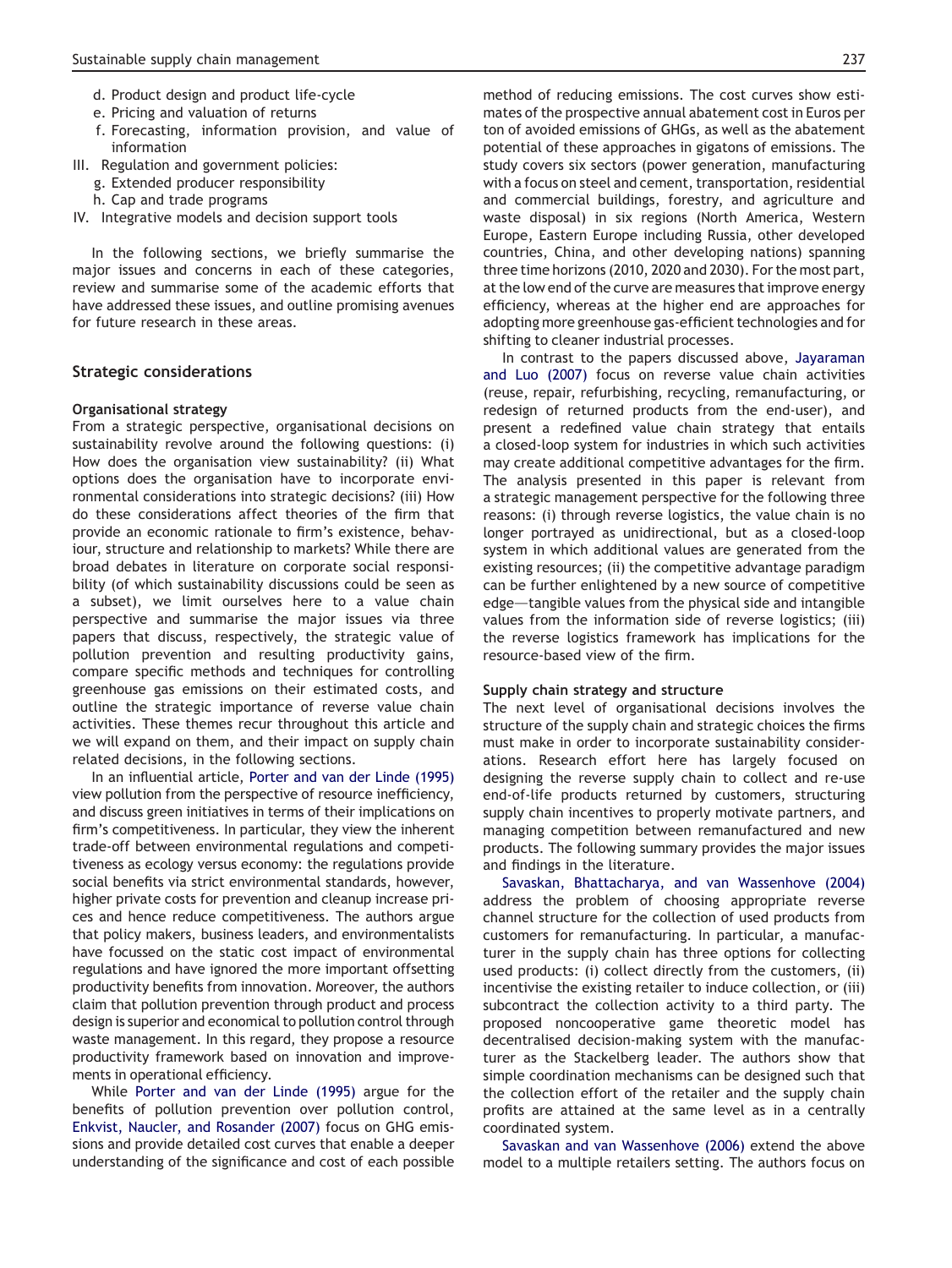the interaction between a manufacturer's reverse channel choice to collect post-consumer goods and the strategic product pricing decisions in the forward channel when retailing is competitive. They first examine how the allocation of product collection to retailers impacts their strategic behaviour in the product market, and later discuss the economic trade-offs the manufacturer faces while choosing an optimal reverse channel structure. The authors show that when a direct collection system is used, channel profits are driven by the level of returns, whereas in the indirect reverse channel, supply chain profits are driven by the competitive interaction between the retailers. Moreover, from the supply chain coordination perspective, they show that the buy-back payments transferred to the retailers for post-consumer goods provide a wholesale pricing flexibility that can be used to price discriminate between retailers.

The effect of competition from remanufactured products is a primary concern for a manufacturer. This competition can be from products the manufacturer introduces himself, or from another remanufacturer who enters the market, intercepts used products from consumers and sells remanufactured products that compete with new products from the manufacturer. Several papers have examined this issue. Majumder and Groenevelt (2001) present a twoperiod model to explore the effect of competition in remanufacturing. In the first period, only an OEM manufactures and sells new products. In the second period, a fraction of these items are returned for remanufacturing. However, the OEM doesn't get all these returned products, some are used up by a local remanufacturer who competes with the OEM in the consumer market to sell remanufactured products. In this case, the critical trade-offs for the OEM are between the lower cost of remanufacturing in the second period against the threat of higher competition from the remanufacturer. The authors show that competition causes the OEM to manufacture less in the first period and attempt to increase local remanufacturer's cost of remanufacturing. On the contrary, the remanufacturer helps OEM reduce his manufacturing cost. The authors also extend the model to examine the role of a social planner who wants to increase remanufacturing. They show that the social planner can give incentives to the OEM to increase the fraction available for remanufacturing, or reduce his remanufacturing costs.

Ferguson and Toktay (2006) develop models to support a manufacturer's recovery strategy in the face of a competitive threat on the remanufactured product market. They first analyse the competition between new and remanufactured products produced by a monopolist manufacturer and identify conditions under which the firm would choose not to remanufacture its products. They then characterise the potential profit loss due to external remanufacturing competition and analyse two entrydeterring strategies: remanufacturing and preemptive collection. A major finding is that a firm may choose to remanufacture or preemptively collect its used products to deter entry, even when the firm would not have chosen to do so under a pure monopoly environment.

Ferrer and Swaminathan (2006) analyse a two-period model, that is later extended to a multi-period setting, in which a firm produces new products in the first period and uses returned cores to offer remanufactured products,

along with new products, in the second period. They extend their focus to the duopoly environment where an independent operator sells remanufactured products in future periods. The authors find that if remanufacturing is very profitable, the original-equipment manufacturer may forgo some of the first-period margin by lowering the price and selling additional units to increase the number of cores available for remanufacturing in future periods. Further, as the threat of competition increases, the OEM is more likely to completely utilise all available cores, offering the remanufactured products at a lower price.

# SSCM and marketing strategy

While a large part of the SSCM literature focuses on operational decisions, a small but significant research stream has explored sustainability decisions in a supply chain from a marketing perspective. Two major issues have been examined: (i) How do market characteristics affect remanufacturing incentives? (ii) How do classical marketing decisions such as pricing and segmentation, interface with technology selection and remanufacturing decisions? The following papers provide some answers.

Atasu, Sarvary, and van Wassenhove (2008) examine the remanufacturing environment from a marketing perspective with an emphasis on important characteristics of a remanufactured product such as low-cost, lower valuation, cannibalisation and supply constraints. In addition to analysing the profitability of remanufacturing systems for different cost, technology, and logistics structures, the authors provide an alternative and somewhat complementary approach that considers demand-related issues, such as the existence of 'green' segments, original-equipment manufacturer competition, and product life-cycle effects. For a monopolist, they show that there exist thresholds on the remanufacturing cost savings, the green segment size, market growth rate, and consumer valuations for the remanufactured products, above which remanufacturing is profitable. They also show that under competition, remanufacturing can become an effective marketing strategy, which allows the manufacturer to defend its market share via price discrimination.

Debo, Toktay, and van Wassenhove (2005) visualise remanufacturing as an interplay between pricing, market segmentation and technology selection. In particular, the authors solve the joint pricing and production technology selection problem faced by a manufacturer that considers introducing a remanufacturable product in a market that consists of heterogeneous consumers. The objective is to understand the market and technology drivers of product remanufacturability. They show that high production costs of the single-use product, low remanufacturing costs, and low incremental costs to make a single-use product remanufacturable are the key technology drivers. The more consumers are concentrated on the lower end of the market, the lower the remanufacturing potential.

While these papers provide a much-needed impetus to research in this domain, many issues remain to be examined. First, we need to identify and critically examine the firm's incentives to invest in product durability in relation to the life-cycle environmental impact of products. Second, more research is needed in designing, pricing and promoting products with specific environmental attributes—such as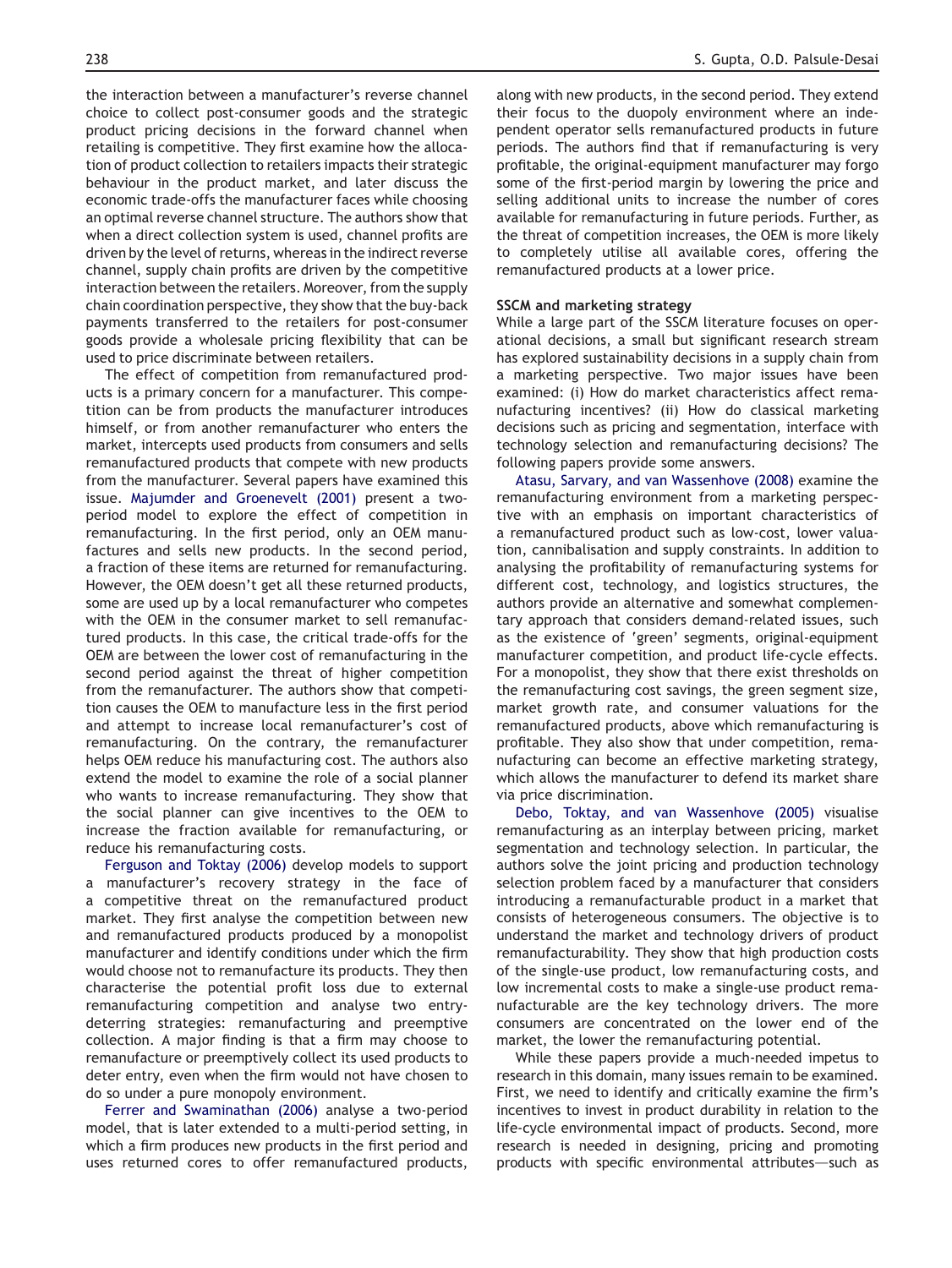lowering emissions, reducing amount of waste generated/ disposed, and increasing energy efficiency—in much the same way as marketing literature has studied other attributes. Consumer valuation of environmental attributes of products, willingness to pay for new versus remanufactured products, advertising and promotion strategies for 'green' products, sales force compensation and incentives, integration of forward and reverse channels, product line design decisions are all issues that can have tremendous implications on theory and practice of SSCM. Further research into these areas is likely to be influential in shaping our understanding of, as well as guiding managerial decisions in, SSCM.

#### Decisions at functional interfaces

The discussion above summarises strategic aspects of sustainable supply chain management. We now turn to describing specific managerial decisions and trade-offs firms need to understand in order to incorporate sustainability as an integral part of management practice. In keeping with our integrative perspective, we focus primarily on decisions that cross disciplinary boundaries and span the entire value chain.

For SSCM, managing post-use products along with new products has been a primary focus of researchers and practitioners alike. There are several interesting and challenging issues that the literature has tried to address when considering new and remanufactured products over their entire life-cycles. New products diffuse through markets at different rates, different consumers use the products for various lengths of time before discarding or returning the products, and the rate of product use over a certain length of time varies across individuals. All these characteristics make the timing, quality and quantity of returned product streams variable and unpredictable. This in turn poses challenges for manufacturers in deciding on the pricing of returned products, determining how much to invest in getting better information on returns, and deciding on the type and level of investments to make at the design stage, to make the products more durable or remanufacturable.

Thus, the literature here can broadly be summarised along the following three categories: (i) product design and product life-cycle; (ii) pricing and valuation of returns; and (iii) forecasting, information provision and value of information. We discuss each of these categories below.

#### Product design and product life-cycle

The crucial design decisions firms face include deciding on the durability of products and/or components, and the level of remanufacturability of products, while accounting for the challenges of an unpredictable return stream, consumer preferences between new and remanufactured products, and supply constraints. The following papers investigate some of these issues.

Debo, Toktay, and van Wassenhove (2006) build a model based on the Bass diffusion model to examine the integrated dynamic management of a portfolio of new and remanufactured products that penetrate a market over the product life-cycle. The authors address the issues of cannibalisation, timing of used product returns, volume of product returns, remanufacturability, diffusion rate, and repeat purchase. The timing of product return is modelled using a residence time construct, which is defined as the duration of one use of the product by a customer; residence time is uncertain and exogenously given. Primarily, the paper contributes to the SSCM literature a way to analyse life-cycle dynamics of new and remanufactured products and investigates the impact of various managerial levers (remanufacturability level, capacity structure and reverse channel responsiveness) on profitability. It also contributes to the diffusion literature by extending the Bass diffusion model to accommodate repeat purchases, substitution behaviour, and an endogenous supply constraint.

Geyer, van Wassenhove, and Atasu (2007) focus on products that have reached the end-of-use phase but still contain significant amounts of value added, such as components that can be reused for manufacturing products with original functionality. In this regard, the authors model the cost-savings potential of production systems that collect, remanufacture and remarket end-of-use products as perfect substitutes while facing the constraints of limited component durability and finite product life-cycles. The product characteristics considered in the model are the lifetime of the product, used product collection rates, and the length of end-of-use period. Moreover, they model the limited durability of reusable components by quantifying the characteristic number of times a component can be used for the same kind of product. The results demonstrate the need to carefully coordinate production cost structure, collection rate, product life-cycle, and component durability to create or maximise production cost savings from remanufacturing. The paper contributes to the SSCM literature by investigating the profitability of product remanufacturing under basic supply-loop constraints such as accessibility of end-of-use products (collection rate), technical feasibility of remanufacturing (durability), and market demand for remanufactured products (life-cycle).

#### Pricing and valuation of returns

The second set of issues in managing an unpredictable stream of returned products involves decisions related to valuation and pricing of post-use product returns. Some of the many factors that affect pricing of returns are: (i) product durability and remanufacturability, (ii) timing of return, (iii) extent of consumer use, (iv) supply of returns, (v) extent of cannibalisation between new and remanufactured products, (vi) presence of competitors in both new and remanufactured products markets, (vii) effort required to encourage, collect and process returns, and (viii) the reverse supply chain network. While many of these issues remain to be examined, and a comprehensive analysis that includes all of these factors is a complex task, many researchers have looked at some of these issues and provided interesting answers.

Ray, Boyaci, and Aras (2005) study the optimal pricing and trade-in rebate decisions for a profit-maximising firm selling a durable, remanufacturable product. The focus is on decisions of the firm at the particular point in time when it is announcing the trade-in offer. The main features of the model are: (i) durability, (ii) time dependent residual value, (iii) age profile of the products, and (iv) the relative size of the two segments. The authors argue that the replacement decisions are driven not only by the trade-in-prices, but also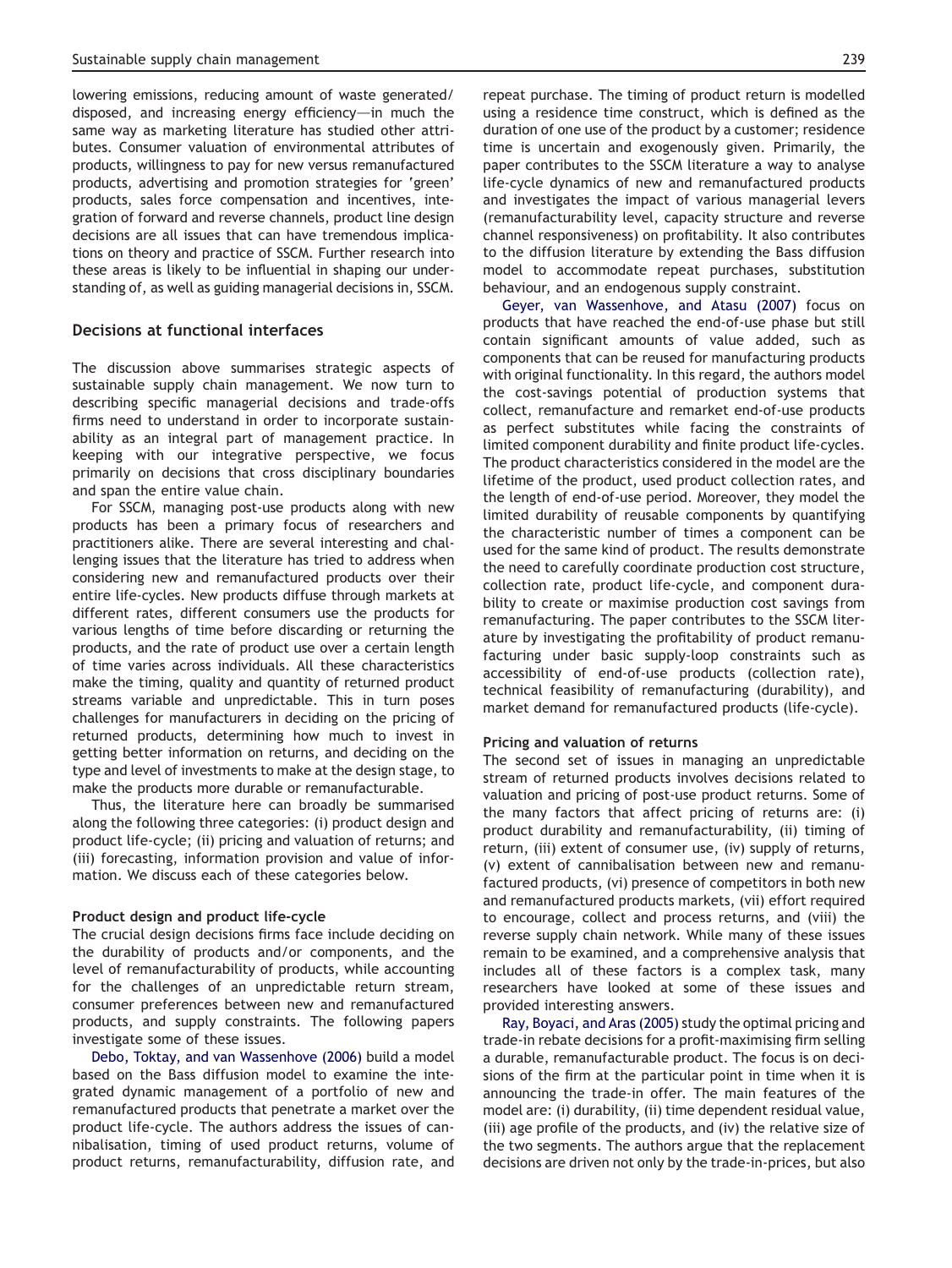by the durability as well as age of the existing product in use. The age of the product determines the residual value of the product, whereas durability has a bearing on how this value depreciates over time. They show that if the firm is dealing with a low-durability product, then it is sufficient to know only the average age of the products in use to determine the optimal age-independent rebate. Moreover, this rebate increases with durability.

Guide, Souza, van Wassenhove, and Blackburn (2006) argue that the issue of how to extract more value from the returns stream has been largely ignored. In this regard, they consider the problem of how to design and manage the reverse supply chain to maximise net asset value recovered from the flow of returned products. They explicitly capture the cost of lost product value because of time delays at each stage of the returns process. A queuing theory based network flow model developed for this closed-loop supply chain computes the value of reducing delays in reprocessing of returned products. They show that a centralised efficiency-driven reverse network is no longer always appropriate. Return rate and recoverable product value are scale effects, i.e., they impact the magnitude of the costs of the reverse network, and therefore the profitability of the business. Large and increasing return rates and high recoverable product value influence the structure of the reverse channel. Hence, companies with high return rates and considerable recoverable value should seriously consider redesigning their return networks from a focus on centralisation and efficiency to a focus on responsiveness (speed, decentralisation) when the rate at which their products lose value is high. If, in addition, many returned products are unused, firms should also consider an early product differentiation strategy.

#### Forecasting, information provision, and the value of information (VOI)

The third category of decisions related to managing uncertainty in return product stream involves information. How and when can better information improve management of returns? What kind of information is more valuable? Is there a trade-off between investing in reducing supplier lead-time and investments made to improve remanufacturing yield information? How can a manufacturer better organise its remanufacturing operations to make use of advanced yield information? The following summary provides the answers.

Ketzenberg, van der Laan, and Teunter (2006) explore the value of information in the context of a firm that faces uncertainty with respect to demand, product return, and product recovery. The objective is to evaluate the VOI from reducing one or more types of uncertainties, where value is measured by the reduction in total expected holding and shortage costs. Starting with a single period model, the authors show that there is no dominance in value amongst the different types of information, and that there is an additional pay-off from investing in more than one type. The authors then extend their analysis to the multi-period case, where returns in a period are correlated with demands in the previous period, and study the value of partial information as well as full information. They demonstrate that the results from the single period model carry-over exactly.

turer's problem involving a trade-off between limited information regarding remanufacturing yield and potentially long supplier lead-time. Their results indicate that the yield information is generally quite valuable, while investments in supplier responsiveness provide trivial returns to products with few parts. However, as product complexity increases with large number of target parts, the value of short lead times increases.

Ketzenberg, Souza, and Guide (2003) explore the value of advanced yield information in the context of a mixed assembly-disassembly operation for remanufacturing. The main focus is on determining the best line configuration. Under a parallel configuration, there exist two separate dedicated lines, one for assembly and one for disassembly, that are decoupled by inventory buffers. Under a mixed configuration, the same station is used for both disassembly and assembly of a specific part. The authors investigate the value of advanced yield information on these two different configurations and find that this information generally improves flow-time. They also show that the parallel configuration outperforms the mixed line only when the variability of both arrivals and processing time are significantly higher for disassembly and remanufacturing than for assembly.

# Regulation and government policies

In our discussions so far, we have assumed that firms take sustainability as a strategic priority, and have focused on specific actions firms need to take to incorporate sustainability in supply chain decisions. However, government regulation and policies often play an important role in encouraging firms to adopt sustainability practices. Traditional approaches to government regulation adopt a 'command and control' perspective by, for example, mandating levels of environmental taxes (e.g., carbon tax), forcing firms to adopt minimum environmental standards (e.g., mandating a certain percentage of power generation to come from renewable sources), or subsidising certain technologies and industries (e.g., solar and wind power generation). While such approaches can certainly be useful in some circumstances, it is increasingly being recognised that environmental impacts of products over their lifecycle can best be managed through goal-oriented and market-based mechanisms that provide flexibility in choosing compliance levers to the targeted firms or industries. Excellent examples of such market-based approaches include emissions trading programs and extended producer responsibility (EPR). In the US, markets for sulphur-dioxide  $(SO<sub>2</sub>)$  permits now account for more than USD 8 billion a year in trades; in the EU, the Emissions trading scheme is the cornerstone of the Kyoto Protocol implementation and affects more than 12,000 producers in 25 countries. Moreover, an increasing number of industries, from electronics to automobiles, in countries around the world find themselves responsible for 'closing the loop' on their products, as EPR programs make them responsible for product takebacks post consumer-use. As experience in designing and implementing such mechanisms accumulates, policy makers everywhere are exploring market-based programs to achieve the goals of environmental sustainability in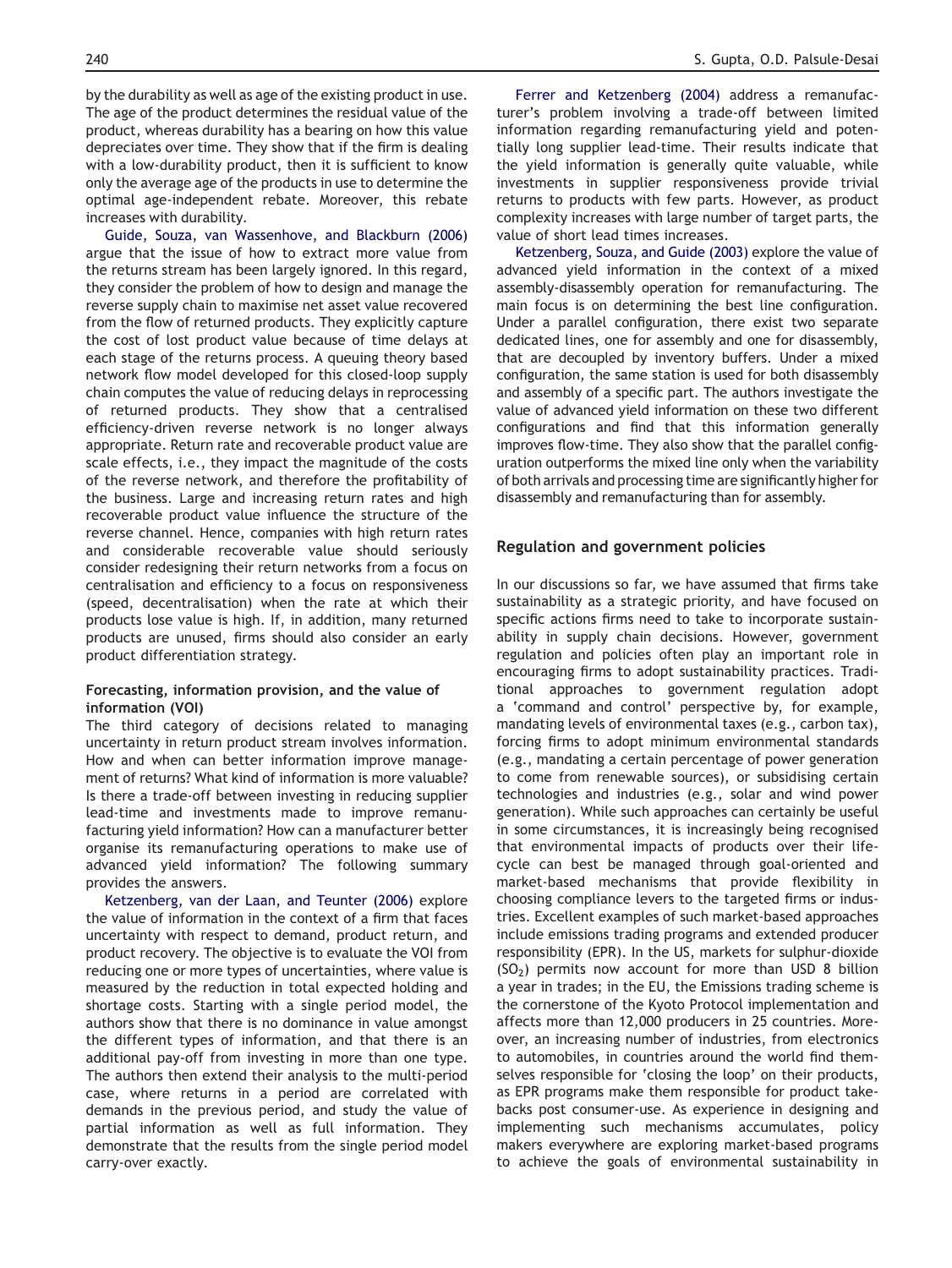a variety of areas. Such mechanisms are preferred to the traditional command-and-control approach to environmental policy making because of the price signal and the flexibility they provide to the decision-makers, and often lead to environmental goals being realised more efficiently. Proper design of such mechanisms, however, needs to reflect a good understanding of managerial choices and trade-offs that often weigh profit maximisation and economic value of decisions as heavily as social and environmental goals.

We will focus in this section on two market-based mechanisms that have been widely debated and adopted around the world: (i) Extended producer responsibility, and (ii) Cap and trade. We introduce and discuss each of these regulatory mechanisms, outline major issues and trade-offs that academics and managers need to address in adapting to each of these mechanisms, and provide a summary of academic literature that has dealt with the issues outlined below.

#### Extended producer responsibility (EPR)

EPR is a prime example of a successful market-based approach to sustainability. EPR policies are being applied with two primary objectives: shifting responsibility for lifecycle environmental performance of products towards the producers and away from municipalities, and providing incentives to manufacturers to incorporate environmental considerations into the design of their products (Lindhquist, 1992; Organization for Economic Cooperation and Development (OECD), 2001). EPR is implemented through various instruments such as product take-back and recovery targets (e.g., home appliance recycling in Japan; ordinance on producer responsibility for cars in Sweden making manufacturers responsible for accepting end-of-life vehicles); economic instruments such as disposal fees and material taxes (e.g., more than a dozen states in the US have taxes or fees on the disposal of old tires, EPA, 1991); or design/performance standards such as fuel efficiency laws in the US and Canada. Firms under EPR programs also have a variety of strategies available to make their products and production processes sustainable, including the following:

- Change product design to incorporate end-of-life takeback, disassembly and reuse;
- Rationalise parts and components to decrease material usage, eliminate hazardous substances, and facilitate remanufacturing;
- $\bullet$  Change product mix;
- $\bullet$  Choose optimal product durability with a view not only to 'planned obsolescence' but 'planned take-backs and replacements' as well;
- Consider alternatives to selling, such as leasing and 'installed base management' in which the manufacturer assumes responsibility for the product replacement decision, and bundles maintenance services along with the sale or lease of its product;
- Consider various contractual arrangements with suppliers and distributors that facilitate joint planning and responsibility over the life-cycle of a product, including the structure of the 'reverse supply chain' to manage product take-backs and remanufacturing.

Evidently, the interactions and trade-offs are complex. Several authors have studied some of these issues and have generated important insights into how EPR policies and firm decisions interact.

Toffel (2003) argues that three objectives of product take-back legislations are: (i) to reduce the amount of hazardous materials heading to landfills, (ii) to increase the availability and reduce the price of recyclable materials relative to virgin materials, and (iii) to prevent pollution by reducing the environmental burden of end-of-life products at their source. The author argues that in addition to deciding on the types of responsibilities to impose, legislators must also decide whether to impose these responsibilities individually on companies or collectively on entire industries, and whether specific fee and pricing mechanisms should be stipulated. The article identifies the potential industries in which take-back legislations can be targeted, analyses the potential impact of such legislations, and discusses alternative product recovery strategies.

The issue of individual versus collective product takeback is analysed by Webster and Mitra (2007) within a twoperiod manufacturer/remanufacturer competitive model. The authors show that, in some settings, enactment of collective take-back will result in higher manufacturer and remanufacturer profits while simultaneously spurring remanufacturing activity and reducing the tax burden on society. A negative effect is higher consumer prices in the market. In other settings, they find that collective takeback introduces a structural change to the industry, creating an environment where remanufacturing becomes profitable when it is not profitable without a take-back law. With respect to individual take-back, they find that the manufacturer often benefits from allowing the remanufacturer to enter the market, though from a government policy-maker perspective, there are clear risks of monopolistic behaviour. Atasu, van Wassenhove, and Sarvary (2009) show that the efficiency of take-back systems is driven by environmental classification of products, industry structure, and end-user willingness to participate in takeback programs.

Subramanian, Gupta, and Talbot (2009) examine the influence of EPR policy parameters on product design and coordination incentives in a durable product supply chain. The paper models two design attributes of the product: performance and remanufacturability, and considers environmental costs during product use (e.g. emissions) and post-use (e.g., product waste and landfilling). The authors demonstrate how environmental charges during use and post-use can be used as levers to encourage environmentally favourable product design. They also analyse the impact of supply chain coordination on design choices and profit, and outline three contracts that can be used to achieve coordination, both under symmetric and asymmetric information about customer attributes. In particular, the authors show how contracts such as pricereplacement interval, two-part tariff and leasing can coordinate supply chains, leading to higher supply chain profitability as well as environmentally superior product design choices.

Plambeck and Wang (2009) investigate the impact of ewaste regulation on a new product. Manufacturers choose the development time and expenditure for each new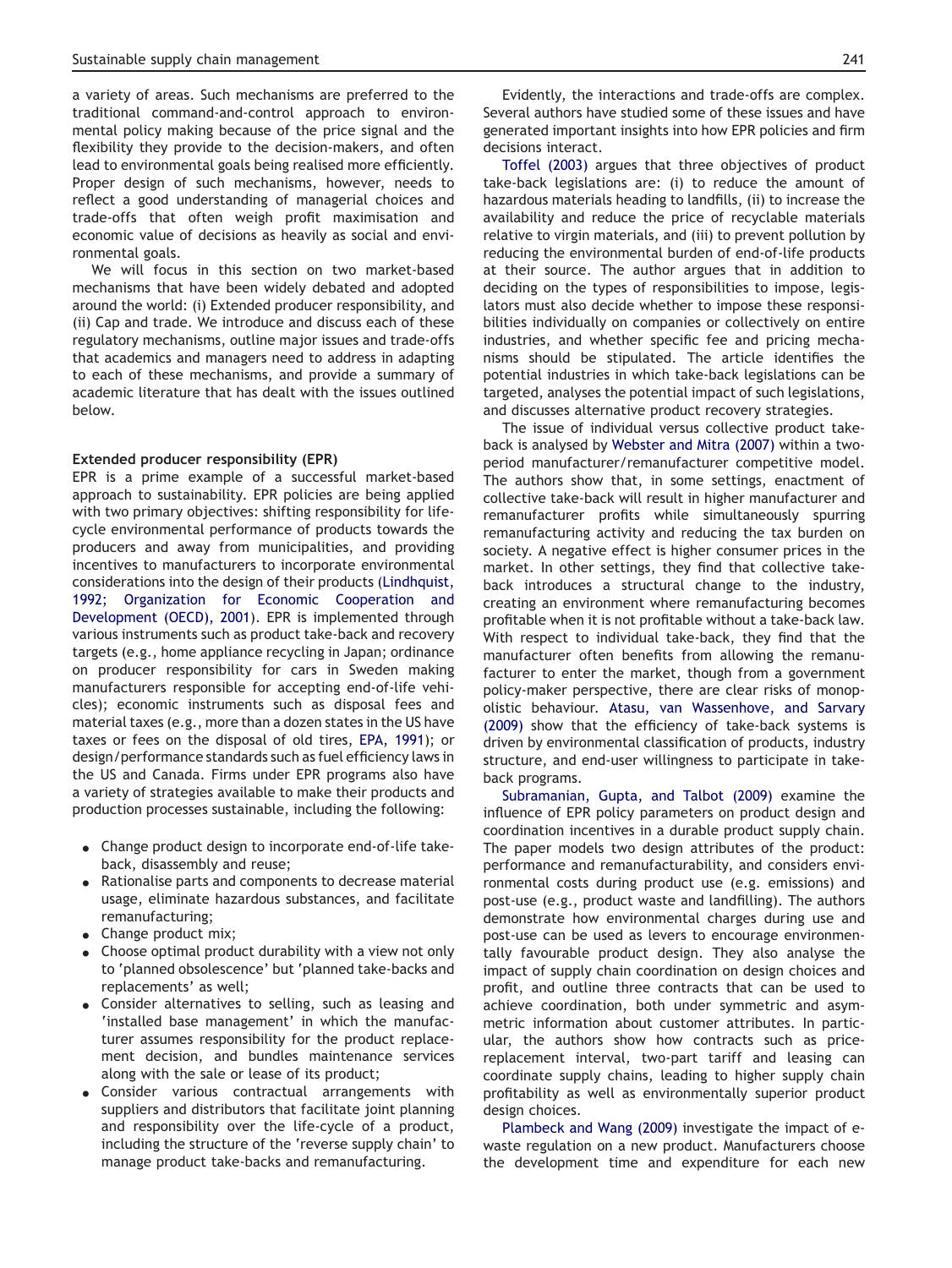version of a durable product, which together determine its quality. "Fee-upon-sale" types of e-waste regulation cause manufacturers to increase their equilibrium development time and expenditure, and thus the incremental quality for each new product. As new products are introduced (and disposed of) less frequently, the quantity of e-waste decreases, and even excluding the environmental benefits, social welfare may increase. Consumers pay a higher price for each new product because they anticipate using it for longer, which increases manufacturers' profits. The existing "fee-upon-sale" types of e-waste regulation fail to motivate manufacturers to design for recyclability. In contrast, "fee-upon-disposal" types of e-waste regulation such as individual extended producer responsibility motivate design for recyclability, but in competitive product categories, fail to reduce the frequency of new product introduction.

#### Cap and trade

In 1990, Title IV of the Acid rain program developed by the Environmental Protection Agency in the US established a cap and trade program for reducing  $SO<sub>2</sub>$  emissions from the biggest electricity generating units. The total emissions from all sources were capped, and the units were allocated individual allowances based on their baseline heat input. The units had the flexibility to choose methods to comply with their allocated emission limits through, for example, input substitution, process improvements, abatement or sequestration. Those that achieved larger amounts of reductions than required could then sell their excess permits to firms that had difficulty reducing their emissions levels economically. A market price was thus established for emissions. The program has been widely credited for achieving emission reductions much faster and at costs far below the initial estimates.

The  $SO<sub>2</sub>$  program provides an illustration of a successful, market-based approach to environmental improvement that has been replicated in many programs. In February 2005, Kyoto Protocol was ratified by several countries to be the predominant global mechanism with specific targets to reduce greenhouse gas emissions. The Emissions Trading Scheme, adopted by 25 countries in the European Union, is the cornerstone of those countries' strategies to meet their commitments under Kyoto Protocol. The EU ETS remains the largest cap and trade program in the world, covering more than 12,000 facilities, 46% of EU's GHG emissions, and more than USD 60 billion in traded volumes. Several market exchanges have been established to facilitate trades in "carbon-credits" with dominant players such as the Intercontinental Exchange (www.theice.com) and Nasdaq OMX Commodities (www.nasdaqomxcommodities.com) reporting traded volumes of over 5 billion and 45 million tons of  $CO<sub>2</sub>e$ , respectively (in 2009), including spot and futures trades.<sup>1</sup>

While the United States has been a notable exception to Kyoto Protocol, several regional cap and trade programs in the US for GHG emissions are operational or are being

experimented on. These include Regional Greenhouse Gas Initiative (RGGI) in the Northeast; the Western Climate Initiative (WCI) among states in the western United States and several provinces in Canada, including British Columbia, Ontario, Quebec, and Manitoba; and the Midwestern Climate Accord among several states in the Midwest, including Michigan, Illinois, Iowa, and Minnesota. Cap and trade programs are also under consideration in Australia, Japan, and New Zealand.

The proliferation of cap and trade programs around the world poses several challenges for the study and practice of sustainable supply chain management. Among the issues that need to be studied are the following:

- What are the major compliance strategies or levers firms have at their disposal to comply with a cap and trade regime?
- How can firms determine the value of a carbon permit, and internalise that value in making investment decisions?
- How do carbon prices affect product line design decisions when different products require different capacities and have different levels of emissions during production?
- How do different regulatory regimes (such as carbon permits or taxes and subsidies) affect a firm's technology choice decisions?

While economists have extensively studied cap and trade issues, research efforts into incorporating the effects of cap and trade programs within SSCM have been lacking, with the following exceptions.

Subramanian, Gupta, and Talbot (2007) characterise the trade-offs among firms' compliance strategies in an industry facing a cap and trade regime, where a regulator interested in controlling emissions auctions off a fixed number of emissions permits. Firms can invest in pollution abatement, procure permits in an auction that allow them to release a certain amount of pollutants, or decrease output levels, in order to comply with emissions stipulations. The regulator chooses the emissions targets for a particular pollutant, firms in a particular industry or a geographic region. Using a three-stage game theoretic model, the authors show that, contrary to popular beliefs, a tightening of the environmental stipulations through reduction in the available permits can benefit firms, provided the firms are sufficiently 'clean'. Indeed, their results show that a reduction in the number of permits stimulates lower levels of investment in abatement from 'dirtier' industries. This research offers a systematic way for regulators to assess the interactions among observed abatement levels, permit prices in auction-based markets and industry output levels. In addition, the framework offers a way for firms to evaluate trade-offs among different options they have to comply with environmental regulations, and a methodology to derive a bidding strategy in permit auctions based on the firm's marginal value function for a unit of permit.

Drake, Kleindorfer, and van Wassenhove (2010) study the impact of cap and trade and emissions tax regulation on a firm's technology choice and capacity decisions, focussing

 $1$  CO<sub>2</sub>e stands for carbon dioxide equivalent, a standard measure that converts the impact of each greenhouse gas in terms of the amount of carbon dioxide that would cause the same amount of warming.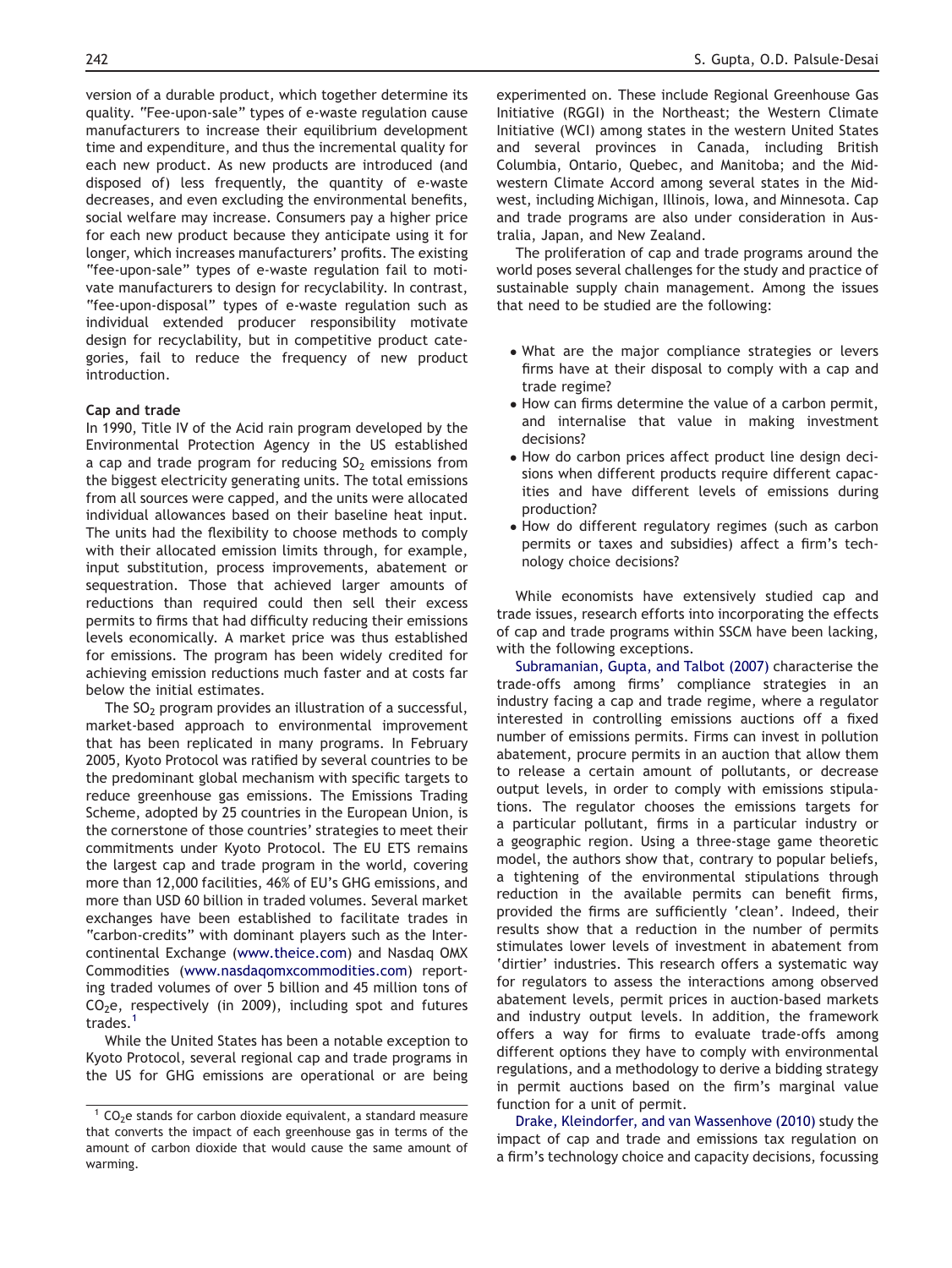on heavy process industries such as power generation, cement, and pulp and paper that are often targeted by environmental regulation. The authors develop a twostage, stochastic model where the firm chooses capacities in two technologies in stage one, demand uncertainty resolves between stages (as does emissions price uncertainty under the cap and trade regime), and the firm chooses production quantities. They characterise solutions under two regimes (cap and trade, and emissions taxes) and compare the resulting technology shares, expected profit, expected emissions, and expected production. The authors find that expected profits are greater and expected emissions are lower under cap and trade, while expected production is greater under an emissions tax, indicating competing welfare effects.

#### Integrative models and decision support tools

As is apparent from our discussion so far, the connection between a firm's operational decisions and its environmental performance is immediate. Although environmental considerations often impose additional costs and constraints on production systems, they also open up new opportunities that, if properly exploited, can lead to better financial performance while also improving the firm's environmental impact (Subramanian, Talbot, & Gupta, 2010). Joint operational and environmental decisionmaking requires the understanding and modelling of complex trade-offs, which, in turn, requires a rich and pliable framework capable of treating nonlinear interactions (Bloemhof-Ruwaard, van Beek, Hordijk, & van Wassenhove, 1995). Senior managers in many industries lack such a framework and practical tools that can help them set priorities and make decisions that are both financially and environmentally sound. There is therefore a rich opportunity for researchers and practitioners to collaborate in developing integrative, holistic models that can treat these complex trade-offs and serve as decision support tools for managers. The following efforts cover some distance towards this target.

Stuart, Ammons, and Turbini (1999) present an analytical approach to capture comprehensively measurable corporate environmental impact considerations for the product life-cycle. A mixed integer programming model is developed to select product and process alternatives while considering trade-offs of yield, reliability, and businessfocused environmental impacts. In particular, the constraint sets demonstrate a new way to define the relationship between disassembly configurations and assembly activities through take-back rates.

Subramanian, Talbot, and Gupta (2010) develop a nonlinear mathematical programming model from a profitmaximising firm's perspective, which can be tailored as a decision-support tool for firms facing environmental goals and constraints. Although, the model is based on the specific context of diesel engine manufacturing and remanufacturing, it demonstrates how environmental targets and firms' compliance strategies can be modelled effectively with mathematical programming. In particular, the authors incorporate operational elements (e.g., quantities of new and remanufactured products to be produced in each period), environmental elements (e.g., design choices such as performance and remanufacturability), and strategic elements (e.g., pricing and demand management) in a single model.

# SSCM considerations in India

Over the last two decades, the Indian economy has witnessed an unprecedented growth in its output, resources consumed, and consequently, environmental impact. The average GDP growth rate for the Indian economy since 2001 has been 7.5 percent, and India now ranks as the fourth largest economy in the world, measured on purchasing power parity (International Monetary Fund, 2011). India's aggregate greenhouse gas emissions have increased from 1.2 billion tons  $CO<sub>2</sub>e$  in 1994 to 1.7 billion tons  $CO<sub>2</sub>e$  in  $2007$ ,<sup>2</sup> a compound annual growth rate of 2.9%, earning India 5th spot in aggregate GHG emissions in the world (Indian Network for Climate Change Assessment, 2010). However, per capita GHG emissions remain low at around 1.7 tons/person in 2007 compared to a global average of about 4.3 tons/person. A comprehensive report issued by the Government of India, comparing results from five environmental modelling studies, suggests that even with rapid economic growth, India's per capita GHG emissions are expected to remain between 2.77 and 5.00 tons/person in 2031, though aggregate emissions are expected to increase to between 4.0 and 7.3 billion tons (Climate Modelling Forum, 2009).

Many policy initiatives taken post-liberalisation in the country in 1991 require mitigation of greenhouse gases and other air/water pollutants. With growing global competition and increasing emphasis on environmental concerns, firms are increasingly required not only to offer high quality and innovative products with competitive prices, but also to develop supply chains that are sustainable in the long run. Emission and waste reduction, climate change mitigation, and energy conservation sectors in India are therefore likely to see significant growth in the future.

As a 'non-Annex I' country, India does not have binding emissions reduction targets under Kyoto Protocol. Historically, India's participation in international carbon markets has largely been through the Clean Development Mechanism (CDM), a 'flexible mechanism' that allows countries with binding emissions reduction commitments to invest in certain environmental projects in India. Such reductions lead to 'certified emissions reduction' credits, which can be traded in international carbon markets such as the EU ETS, or used by Annex I countries to meet their targets. While India has been the second largest host country for CDM projects to date, lack of a domestic carbon market may have hindered local innovation in clean technologies and a widespread adoption of sustainable practices. However, with post-2012 carbon market uncertainties in the world, Indian policy-makers have been looking at various avenues to curb emissions through schemes such as renewable energy certificates (REC) and perform-achieve-trade (PAT). Based on these schemes, industry experts believe that there is scope for creating a new domestic market for

<sup>&</sup>lt;sup>2</sup> Including Land Use, Land Use Change and Forestry (LULUCF).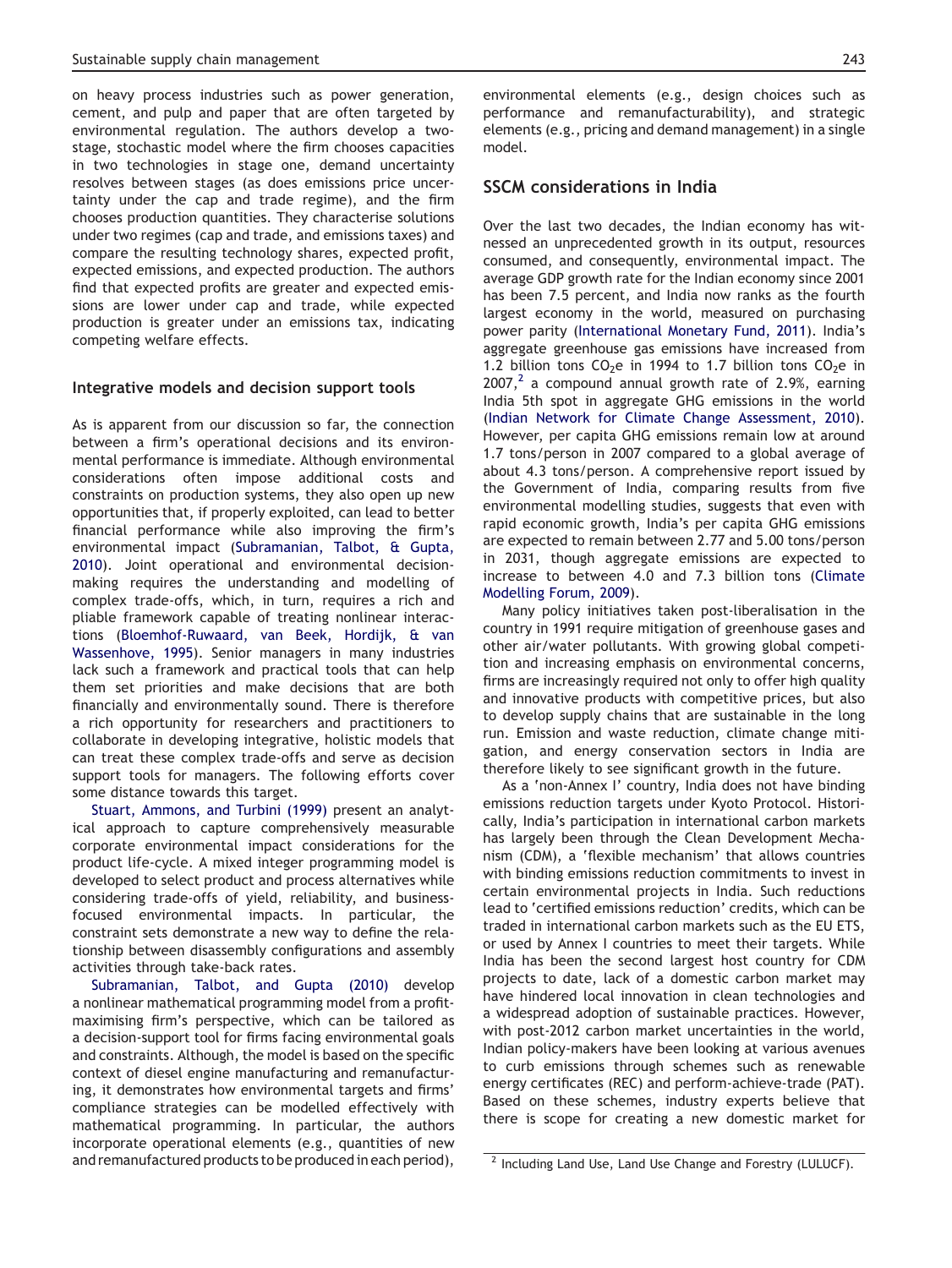emissions mitigation, which is expected to touch INR 200 billion in the next few years (Singh, 2011).

There is also an emerging consensus that policies and incentive mechanisms promoting market-based approaches are in particular desirable to mobilise Indian businesses to solve environmental problems in a positive way. With per capita income expected to triple over the next two decades, the Indian consumer market is projected to grow by over 32 percent (McKinsey Report, 2007). This dramatically changing retail sector demands immediate and drastic changes in policies addressing production and marketing concerns, such as types of products/components produced, product life-cycle, end-of-life disposal, and distribution channels adopted by firms. In this regard, absence of sustainable supply chains and insufficient government incentives have been identified as some of the most important issues the industry is facing today (CII-ATKearney Report, 2006).

In addition to regulatory initiatives, IT/ITeS can also enable firms to better design and coordinate activities in their supply chains with an emphasis on reduced environmental impacts. For example, Cognizant Inc. (2008) suggests several possible actions for incorporating sustainability in various supply chain activities of firms: (i) focussing on efforts reducing packaging and in-transit damage; (ii) performing life-cycle analysis in helping choose products/solutions with minimum environmental impact; and (iii) aligning green initiatives with the strategic objectives of the firm. The burgeoning Indian IT/ITeS sector can certainly play an important role here in pioneering sustainable supply chain solutions and helping diffuse these solutions throughout the world.

## References

- Atasu, A., Sarvary, M., & van Wassenhove, L. N. (2008). Remanufacturing as a marketing strategy. *Management Science, 54*(10),  $1731 - 1746.$
- Atasu, A., van Wassenhove, L. N., & Sarvary, M. (2009). Efficient take-back legislation. *Production and Operation Management, 18*(3), 243-258.
- Bloemhof-Ruwaard, J. M., van Beek, P., Hordijk, L., & van Wassenhove, L. N. (1995). Interactions between operational research and environmental management. *European Journal of Operational Research, 85(2), 229-243.*
- Carter, C. R., & Ellram, L. M. (1998). Reverse logistics: a review of the literature and framework for future investigation. *Journal of Business Logistics, 19(1), 85-102.*
- CII-ATKearney Report. (2006). *Retail in India: Getting organized to drive growth*. CII-ATKearney.
- Climate Modelling Forum, India. (2009). *India's GHG emissions profile: Results of five climate modelling studies*. New Delhi, India: Ministry of Environment and Forests, Government of India.
- Cognizant Inc. Report. (2008). *Creating a green supply chain: Information technology as an enabler for a green supply chain*. Cognizant Inc.
- Debo, L. G., Toktay, L. B., & van Wassenhove, L. N. (2005). Market segmentation and product technology selection for remanufacturable products. *Management Science*, 51(8), 1193-1205.
- Debo, L. G., Toktay, L. B., & van Wassenhove, L. N. (2006). Jointlife cycle dynamics of new and remanufactured products. *Production and Operation Management, 15(4), 498-513.*
- Drake, D., Kleindorfer, P. R., & van Wassenhove, L. N. (2010). *Technology choice and capacity investment under emissions regulation*. ISEAD Working paper.
- Enkvist, P. A., Naucler, T., & Rosander, J. (2007). A cost curve for greenhouse gas reduction. The McKinsey Quarterly, 1, 35-45.
- EPA. (1991). *Markets for scrap tires*. United States Environmental Protection Agency, Office of Solid Waste.
- EPA. (2007). *Greenhouse gas inventory report*. United States Environmental Protection Agency. www.epa.gov.
- Ferguson, M. E., & Toktay, L. B. (2006). The effect of competition on recovery strategies. *Production and Operation Management, 15*(3), 351-368.
- Ferrer, G., & Ketzenberg, M. E. (2004). Value of information in remanufacturing complex products. *IIE Transactions, 36*(3),  $265 - 277$ .
- Ferrer, G., & Swaminathan, J. M. (2006). Managing new and remanufactured products. Management Science, 52(1), 15-26.
- Fleischmann, M., Runwaard, J. B. M., Dekker, R., Laan, E., Nnunen, J. A. E. E., & van Wassenhove, L. (1997). Quantitative models for reverse logistics: a review. *European Journal of Operational Research, 103(1), 1-17.*
- Geyer, R., van Wassenhove, L. N., & Atasu, A. (2007). The economics of remanufacturing under limited component durability and finite product life cycles. *Management Science, 53*(1),  $88 - 100.$
- Greenberg, H. J. (1995). Mathematical programming models for environmental quality control. Operations Research, 43(4), 578-622.
- Guide, V. D. R., Jr., Jayaraman, V., & Srivastava, R. (1999). Production planning and control for remanufacturing: a stateof-the-art survey. *Robotics and Computer Integrated Manufacturing, 15, 221-230.*
- Guide, V. D. R., Jr., Souza, G. C., van Wassenhove, L. N., & Blackburn, J. D. (2006). The time value of commercial product returns. Management Science, 52(8), 1200-1214.
- Guide, V. D. R., Jr., & van Wassenhove, L. N. (2002). The reverse supply chain. *Harvard Business Review*, 80(2), 25-26.
- Guide, V. D. R., Jr., & van Wassenhove, L. N. (2006). Feature issue on closed-loop supply chains. *Production and Operation Management, 15*(3).
- Guide, V. D. R., Jr., & van Wassenhove, L. N. (2009). The evolutions of closed loop supply chain research. *Operations Research, 57*(1), 10-18.
- Gungor, A., & Gupta, S. (1999). Issues in environmentally conscious manufacturing and product recovery: a survey. *Computers and Industrial Engineering, 36(44), 811–853.*
- Indian Network for Climate Change Assessment. (2010). *India: Greenhouse gas emissions 2007*. New Delhi, India: Ministry of Environment and Forests, Government of India.
- International Monetary Fund. (2011). *World economic outlook database*. www.imf.org.
- IPCC. (2007a). Summary for policymakers, WG1. In S. Solomon, D. Qin, M. Manning, Z. Chen, M. Marquis, K. B. Avery, et al. (Eds.), *Climate change 2007: The physical science basis. Contribution of working group I to the fourth assessment report of the intergovernmental panel on climate change*. Cambridge, United Kingdom and New York, NY, USA: Cambridge University Press.
- IPCC. (2007b). Summary for policymakers, WG2. In M. L. Parry, O. F. Canziani, J. P. Palutikof, P. J. van der Linden, & C. E. Hanson (Eds.), *Climate change 2007: Impacts, adaptation and vulnerability. Contribution of working group II to the fourth assessment report of the intergovernmental panel on climate change* (pp. 7-22). Cambridge, UK: Cambridge University Press.
- Jayaraman, V., & Luo, Y. (2007). Creating competitive advantages through new value creation: a reverse logistics perspective. *The* Academy of Management Perspectives, 21(2), 56–73.
- Ketzenberg, M. E., Souza, G. C., & Guide, V. D. R., Jr. (2003). Mixed assembly and disassembly operations for remanufacturing. *Production and Operation Management, 12(3), 320–335.*